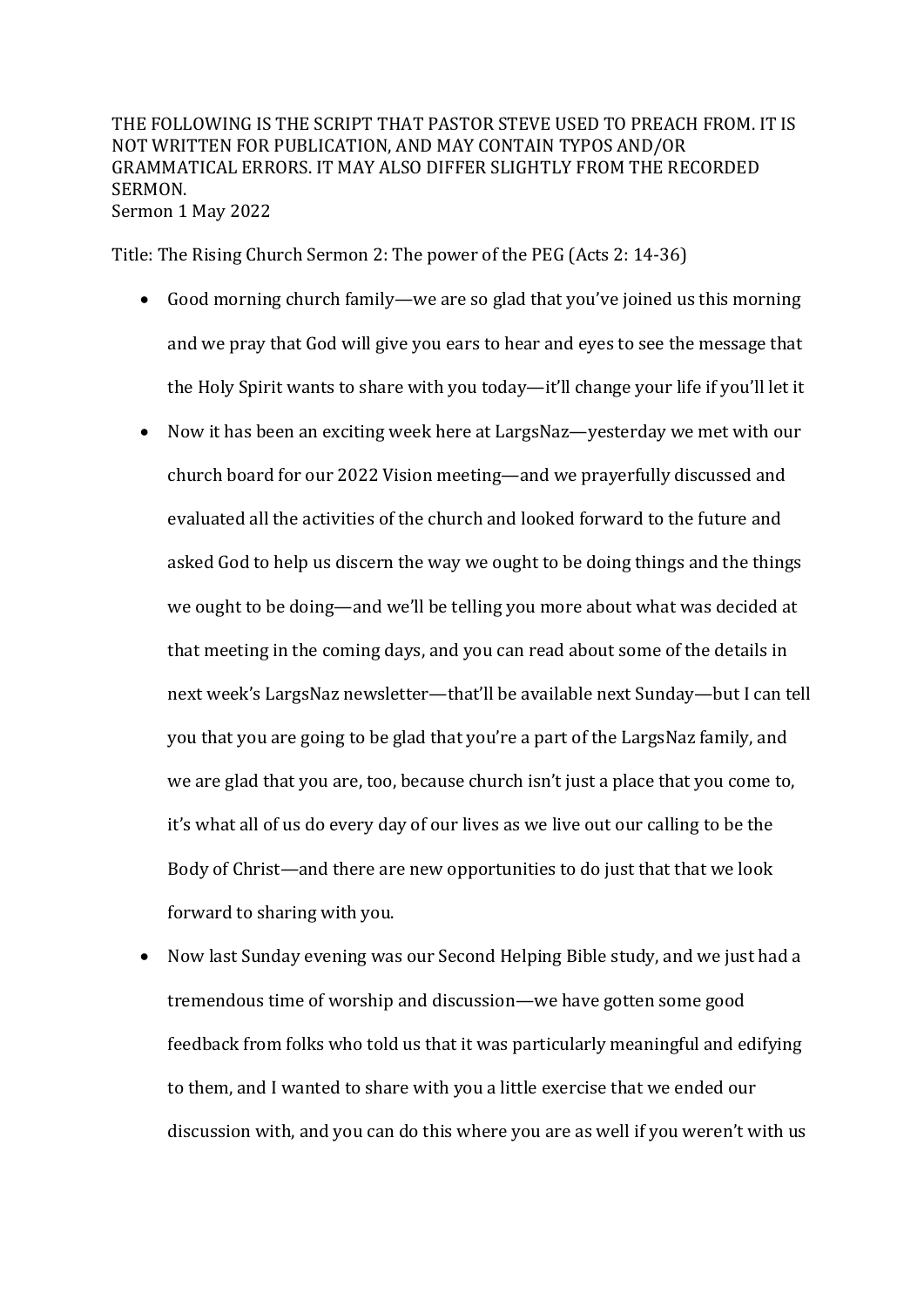last Sunday—if you're at our Sunday Brunch and you haven't done this already, you'll see what you need somewhere there, and so I invite you to take part

- Now last Sunday we concluded our sermon by saying that God uses our unique **personalities**, our **experiences**, and our **gifts**—our personalities, our experience, and our gifts--God takes the way we act and the way we communicate, the way we are, and the things we have done, the things we can do--and makes it all new—God makes us more ourselves than we have ever been before—but that's not all—the Holy Spirit gives each of us unique and individualized gifts that enable us to serve others and to follow the path that God has called us to—toward a destination that is beyond what we could ask or even imagine
- And at Second Helping we made a little tangible reminder of that powerful truth—we each got one of these—a clothes peg—for our non-UK viewers that's what they call this—a clothes  $peg$ —you might know it as a clothes pin, but here it's a peg—and we each took one of these and a Sharpie, and we talked about the power of the PEG—and if you didn't do this last Sunday, I invite you to do it today—take a marker and
- Put your name on the peg—on the other side write "power"—and this will be a reminder to you that your PEG will be empowered by the Holy Spirit—your personality, your experience, and your gifts—your P-E-G, your peg—and your PEG is a PEG like no other—because there is a calling on your life that is on no one else's—your personality, your experience, your gifts make you uniquely suited to do what the Spirit will guide you to do—no one else will be in the places, among the people that you are—and no one else has your personality your ability to communicate, to sympathise, to connect with—no one else has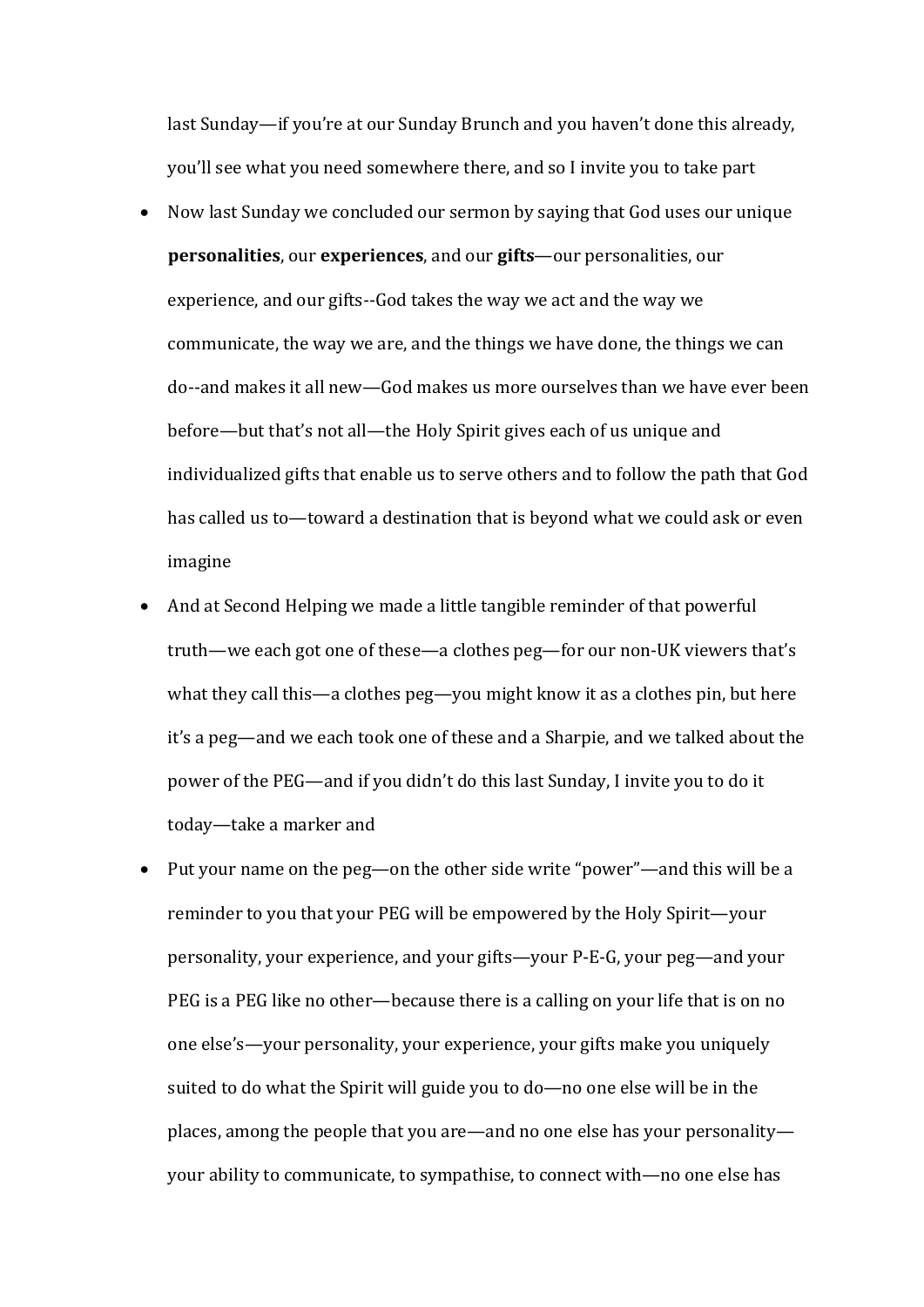your experiences-good and bad-no one else has your story, no one else can do the things you can do—and no one else has the gifts you have been given, gifts that when combined with your personality and experience and the power of the Holy Spirit, can, and this is no exaggeration—change the world. Even if you only change the perspective and situation of one person—just one—you have for them changed the whole world. This is the power of the Holy Spirit and you are called to receive it—and not only to receive it, but to use it.

- You know after our Bible study last Sunday night, Tasha went to our downstairs neighbour's flat—he was leaving on holiday and we're feeding his cat while he's gone—and she had her peg clipped on her shirt and as they were talking, he stopped mid-sentence and asked "what is that?" and she proceeded to tell him about our Second Helping meetings and told him he ought to come along one Sunday, and she was able to share with him how God uses our personalities, our experience and our gifts to build the Kingdom—and how the Holy Spirit can transform our lives and empower us to change the world--
- So Tasha was able to use not only her P-E-G peg, her personality, experience and gifts to share the good news of the gospel, but she used her clothes peg too—and you might find that the same kinds of opportunities become available to you as well
- Now for the rest of this sermon this morning, we are going to be considering someone that Luke tells us about whose personality, experience and gifts are certainly empowered by the Holy Spirit, the Paraclete—that's a fancy word we theological types sometimes use—and that person is Peter, and so I guess I could've called this sermon "the power of Peter's PEG," possibly-- but the point I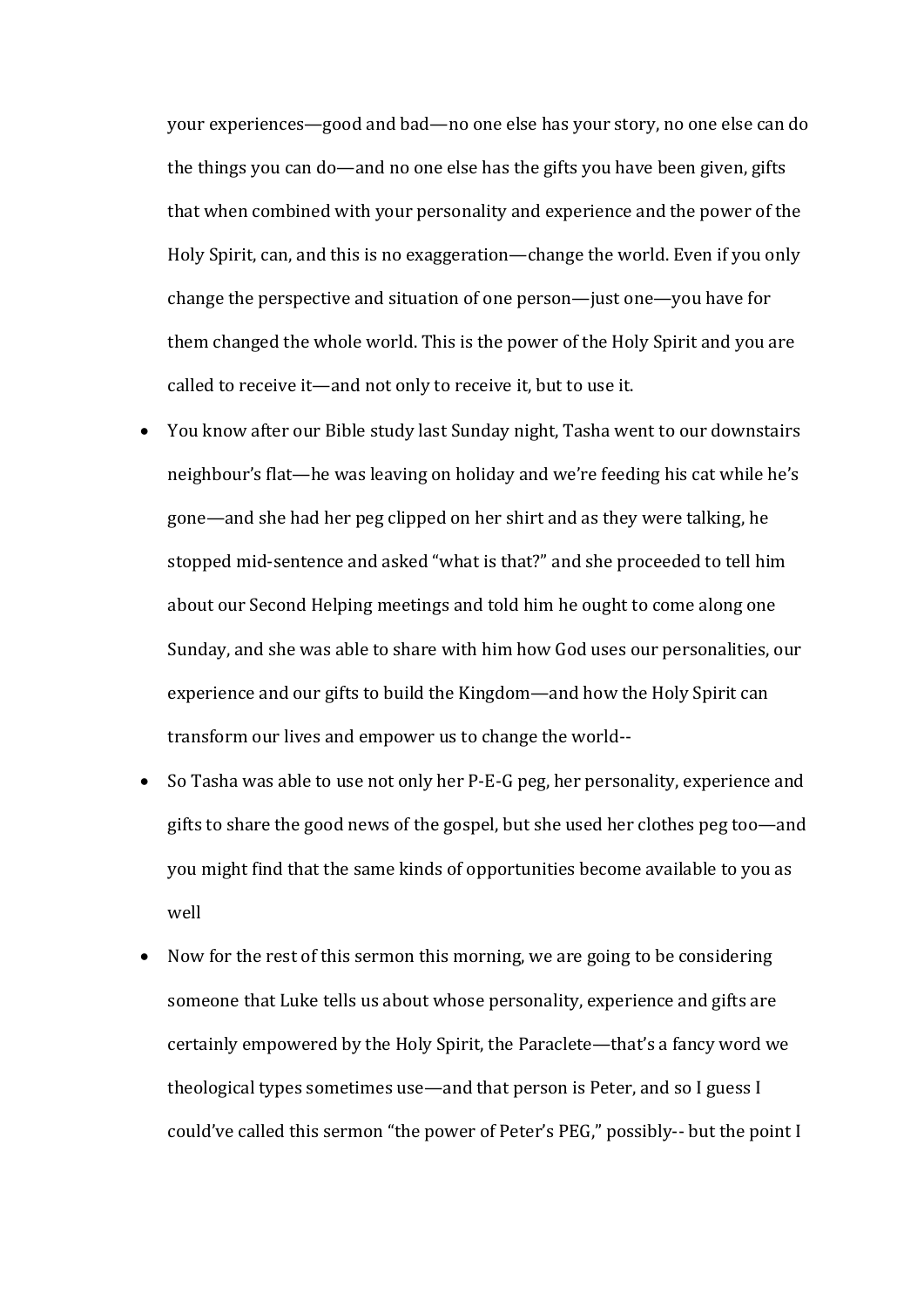want you to ponder is that it's not just Peter's PEG that's empowered by the paraclete, it's yours as well

- Now this is Week 2 of our Rising Church sermon series—in which we are looking at the book of Acts and asking, among other things, What can the church in the Post-christian age learn from the church in the pre-christian age?
- Last week we looked at the very beginning of the book of Acts—and we saw that the Ascension of Jesus provides both an ending for the Gospel of Luke—Part one of Luke/Acts—and the beginning of the book of the Acts of the Apostles—we saw how the disciples asked Jesus if he was about to restore the Kingdom to Israel looking for political and cultural influence to be granted to their nation—then Jesus ascends—and two angels ask—what are you doing here just looking into the sky? You've been commanded to stay in Jerusalem and wait for the gift of the Holy Spirit, the Paraclete
- Then they choose a replacement for Judas—we didn't talk about that
- And then, at the beginning of Chapter two, we find that on Pentecost Sunday, when the Apostles are gathered in Jerusalem, the Holy Spirit descends upon them like tongues of fire, and they speak to the pilgrims who have gathered in Jerusalem from all over the world—and they each hear in their own native language—and the crowd for the most part is amazed—but some mock the Apostles and say that they're drunk
- Now I think this is an important reminder that even the original church, even when it was so obviously filled with the Spirit and working miracles, was subject to critics—those who claimed that their behaviour is improper, inappropriate, uncalled for—folks who said that they are not thinking clearly, that they are not in their right mind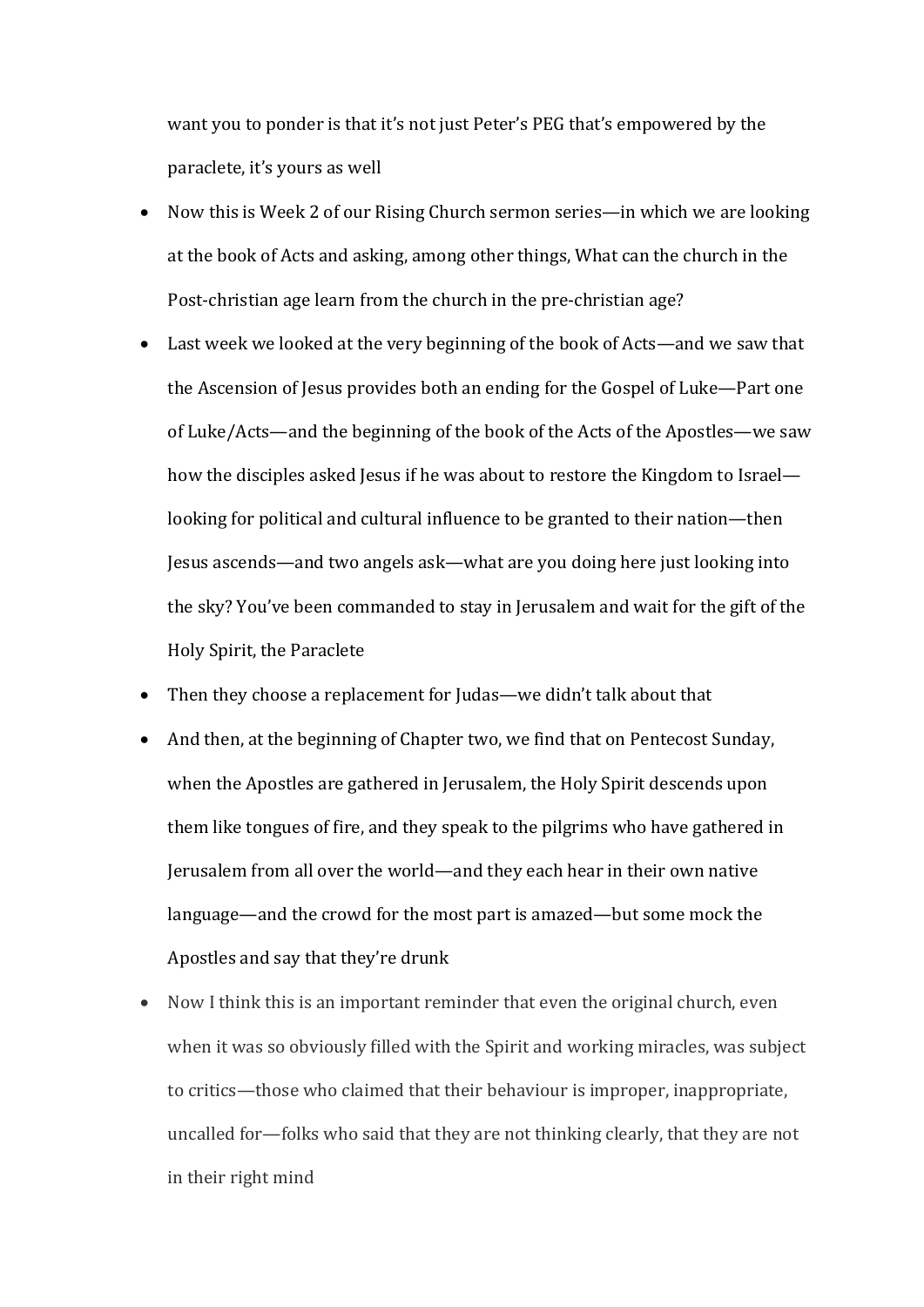- And of course we still hear these same critics today
- What are you people doing?—People don't come to church anymore—you're wasting your time--you're crazy—what have you been smoking—or drinking in this case
- And Peter's response to those critics?—verse 15—these men are not drunk, it's just 9 o'clock in the morning
- Apparently Peter had never been to a major airport—like Atlanta or Glasgow cuz I've seen people a couple hours into drinking at 9am—if they're coming back from holiday they may not have even quit yet from the night before
- But there was no airport in Jerusalem at the time, so Peter's words make sense
- Now let's look at what Peter says next—he quotes the prophet Joel to explain what is happening—THIS is what God spoke of through Joel when he said
- 'In the last days it will be, God declares, that I will pour out my Spirit upon all flesh...Then everyone who calls on the name of the Lord shall be saved.'
- I skipped over the smoke and blood and mist stuff
- But take a look there—I will pour out my Spirit upon ALL FLESH, Then EVERYONE who calls on the name of the Lord shall be saved.
- Of course, Joel means ALL FLESH except—you know, those people—who do **those things, or talk like that, or dress that way, or think that way, or look** like that, or love like that, who live over there—those people who aren't really people-you know the ones
- NO. There is one qualifier here—are they made of flesh? Then them **they're the ones God declares that He will pour out his Spirit upon—white** flesh, black flesh, brown flesh, young flesh, old flesh, male flesh, female flesh, rich flesh, poor flesh and all the flesh in between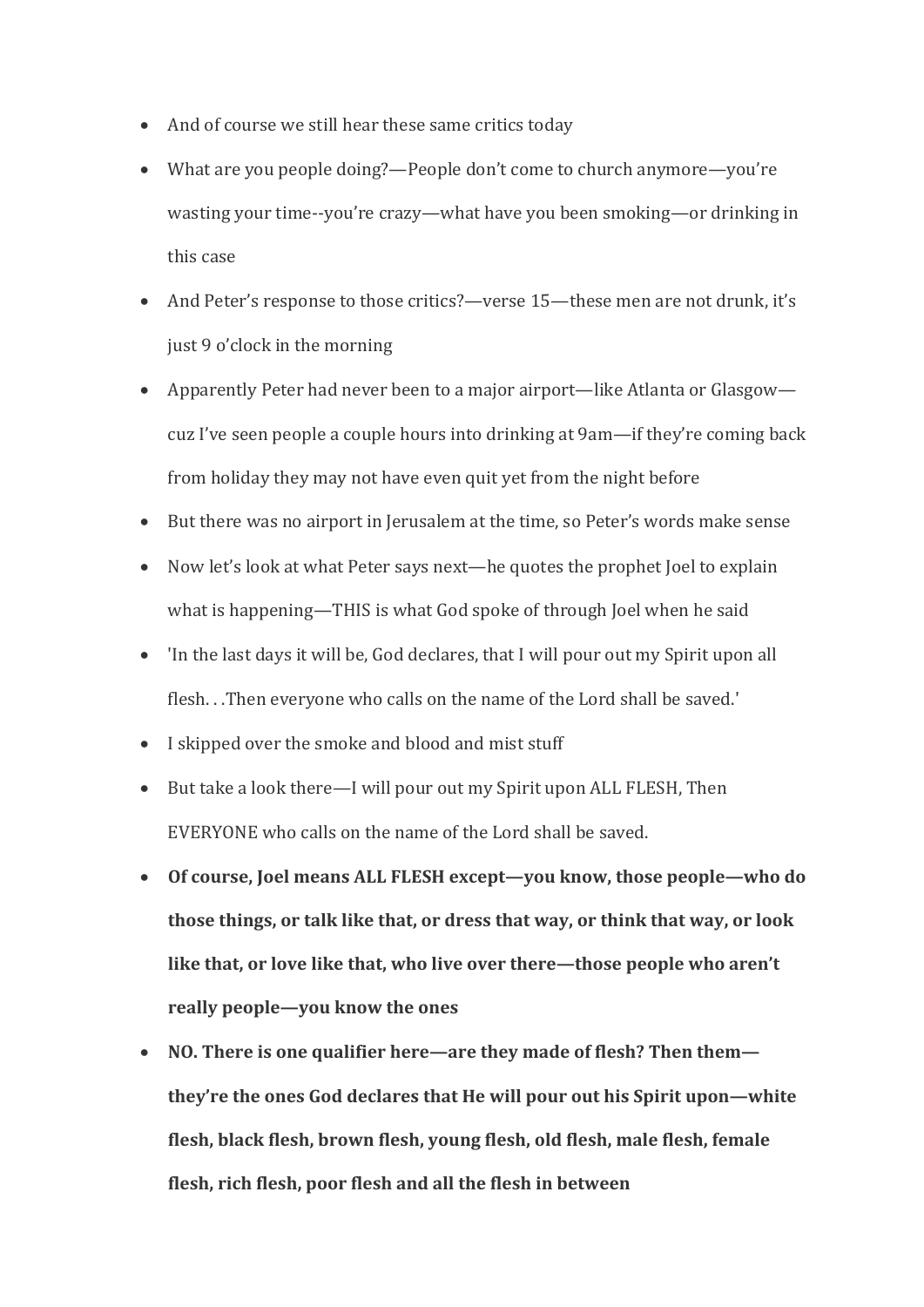- **EVERYONE.** EVERYONE who does what? Everyone who calls on the name of the Lord—you gotta ask for it-- Everyone who calls on the name of the Lord shall be saved.
- You'll remember from our Meet the Gospels series that this is Luke's theme of universal salvation to all the world, that runs through Luke and Acts, salvation beginning in Jerusalem and extending to the Gentiles and to ALL **THE WORLD**
- Now, as you head Pastor Tasha read for us, Peter delivers a tremendous speech to his audience--and we COULD talk about this powerful discourse—a sermon, really, about how Peter speaks to these devout Jews from all over the world how he refers to Joel and David, and what these folks have seen with their own eyes to confirm to them that Jesus is THE MESSIAH, whom they with the assistance of the Roman empire crucified, but who also could not be contained by death and so God raised him up—but we're not going to look at that today
- What we are going to look at this morning is the way that Peter, who we hear from for the first time in the book of Acts here in these verses, the way he has changed from the way he has been represented by Luke in his gospel—which remember, is part one, of Luke/Acts—and that change is a testimony to the power of the Holy Spirit upon Peter's PEG—his personality, his experience, and his gifts—and the transformation that Luke tells us about is dramatic
- You know a lot of folks will tell you in one way or another that "people don't change" –they may say "a leopard can't change its spots" or "once a cheater always a cheater" or once a SOMETHING, always a SOMETHING
- That's common sense, and it's tempting to say, "yeah that's true," but it's not what the New Testament teaches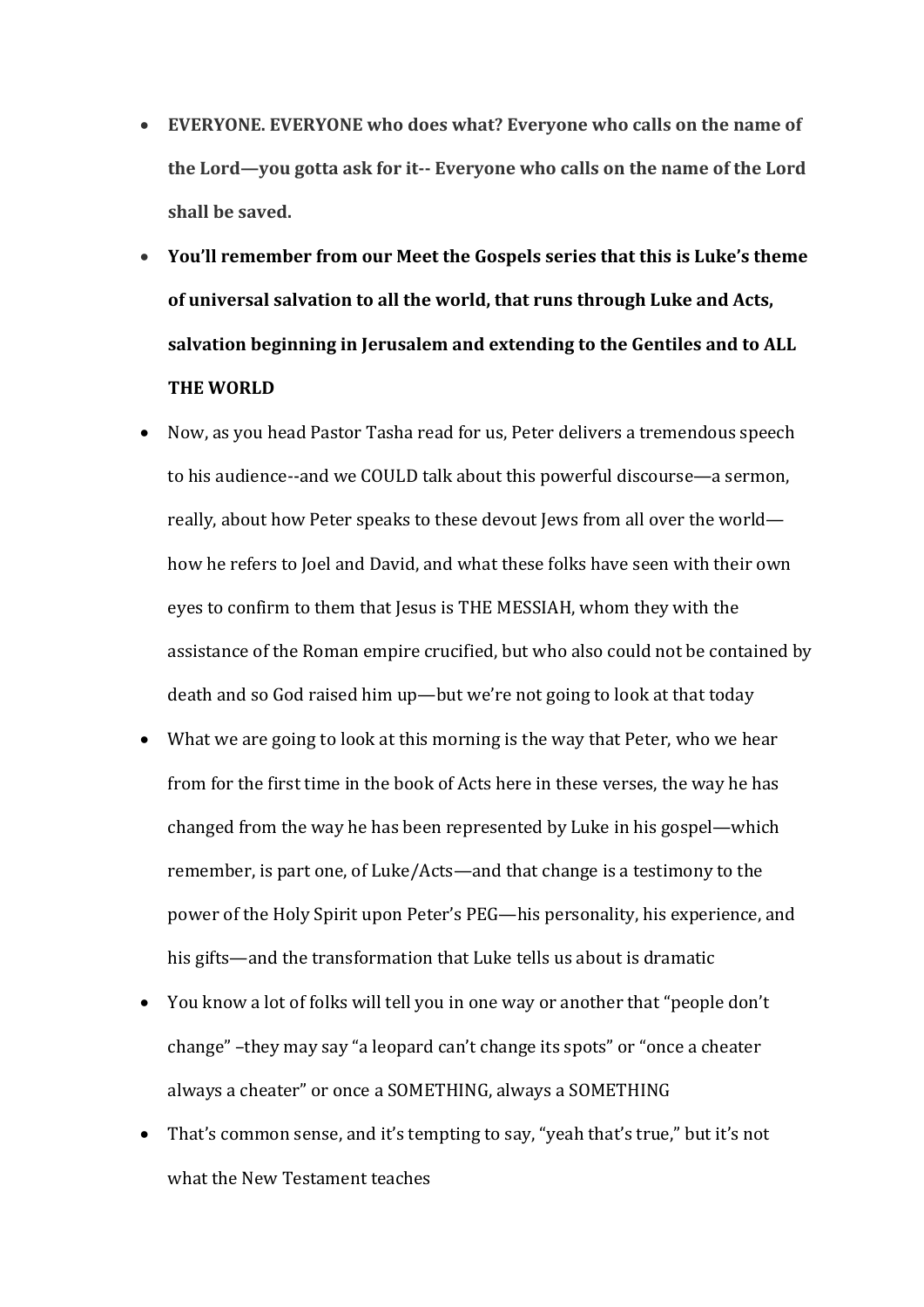- The gospel of Jesus tells us that the Holy Spirit can change anyone and everyone, and that no one anywhere is ever beyond the grace of God, and as Peter reminds us through the prophet Joel, God says I will pour out my Spirit on ALL FLESH, and all who call on the name of the Lord shall be saved—the Holy Spirit can and does change lives powerfully, dramatically, and miraculously—the Book of Acts is all about the Spirit's powerful, dramatic, miraculous works, and Peter is the first example that Luke gives us of the power of the Spirit to transform lives and Peter is an example of the the way that God uses our unique **personalities**, our **experiences**, and our **gifts**—God takes the way we act and the way we communicate, the way we are, and the things we have done, the things we can do--and makes it all new—but that's not all—the Holy Spirit gives each of us unique and individualized gifts that enable us to serve others and to follow the path that God has called us to
- I want to give you three examples of the way that Peter is changed by his encounter with and the infilling of the Holy Spirit this morning—and for your convenience—they all happen to begin with the letter A.
- So let's begin: First of all, The Holy Spirit changes Peter's:
- Attitude—
- This Peter that we see who stands and raises his voice and preaches this powerful sermon in response to those who mockingly accuse the apostles of hitting the sauce early in the morning is a different Peter from the one we see in Luke's gospel—part one of Luke/Acts
- Specifically I want us to look at The first time and the last time we see Peter in Luke's gospel,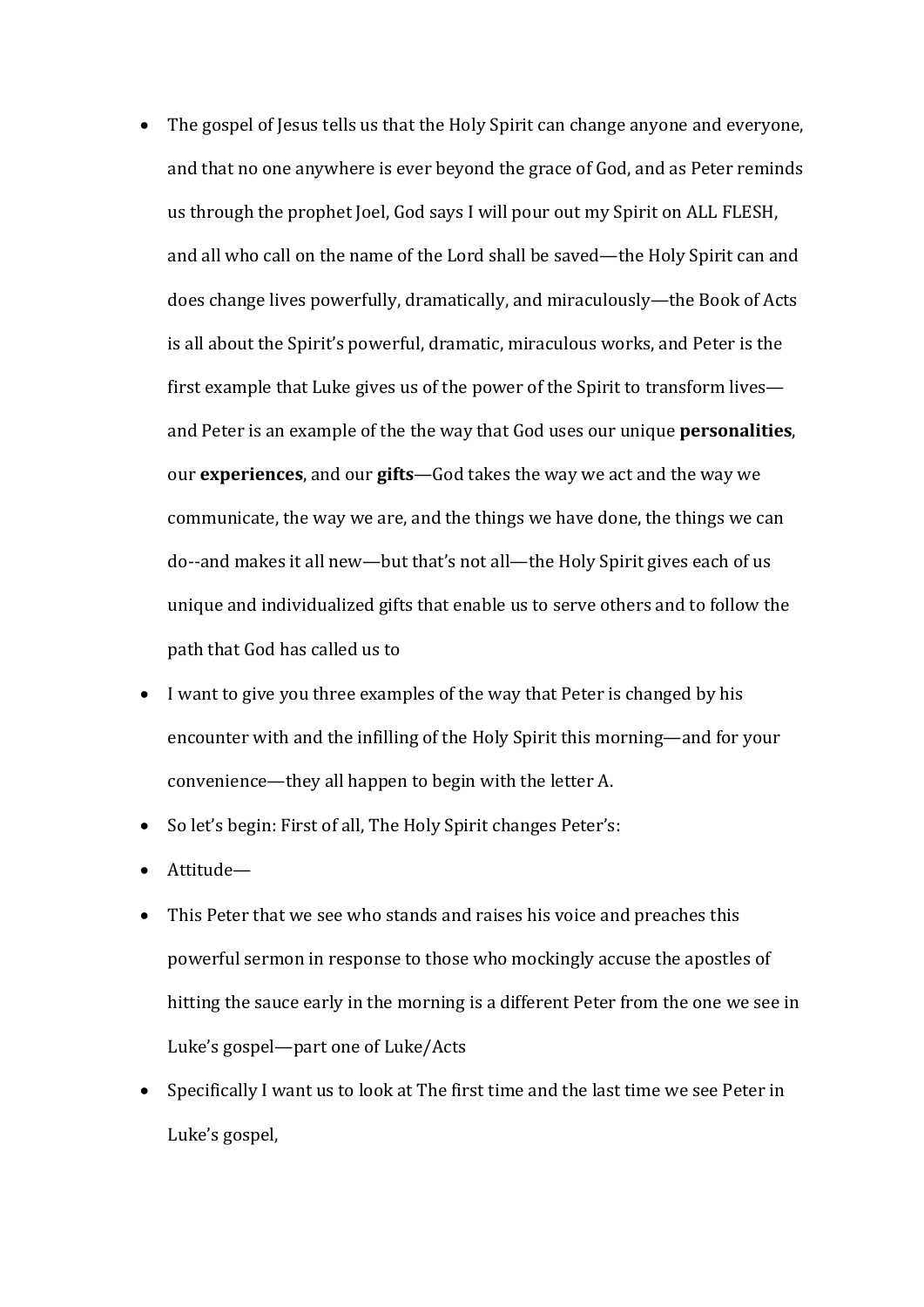- The first time we meet Peter, in Luke 5, Jesus tells Peter and his fellow fishermen how to haul in a huge catch, and Simon Peter does as Jesus says, and sure enough, they catch so much that their boats begin to sink
- And we read in verse 8
- 8 When Simon Peter saw this, he fell at Jesus' knees and said, "Go away from me, Lord: I am a sinful man!"
- Then Jesus said to Simon Peter, "Don't be afraid; from now on you will fish for people."11 So they pulled their boats up on shore, **left everything** and followed him.
- Now—Notice the way that Peter's words reflect his attitude toward himself—I am a sinful man—I'm not worthy to be near you—get away from me—BUT JESUS' answer betrays his PRIMARY motivation—FEAR—he is afraid—of who Jesus is, what Jesus can do, what Jesus means to his life—what do I do now that I have seen this?
- Jesus tells him DO NOT BE AFRAID—and he listens and LEAVES EVERYTHING TO FOLLOW JESUS
- Next I want us to look at an event involving Peter toward the end of Luke's gospel, but first we should mention that just a few Chapters on, Peter knows and acknowledges Jesus as Messiah
- In Luke Luke 9:18ff we read,
- **<sup>18</sup>**Once when Jesus was praying in private and his disciples were with him, he asked them, "Who do the crowds say I am?"
- **<sup>19</sup>**They replied, "Some say John the Baptist; others say Elijah; and still others, that one of the prophets of long ago has come back to life."
- **<sup>20</sup>** "But what about you?" he asked. "Who do you say I am?"
- Peter answered, "God's Messiah."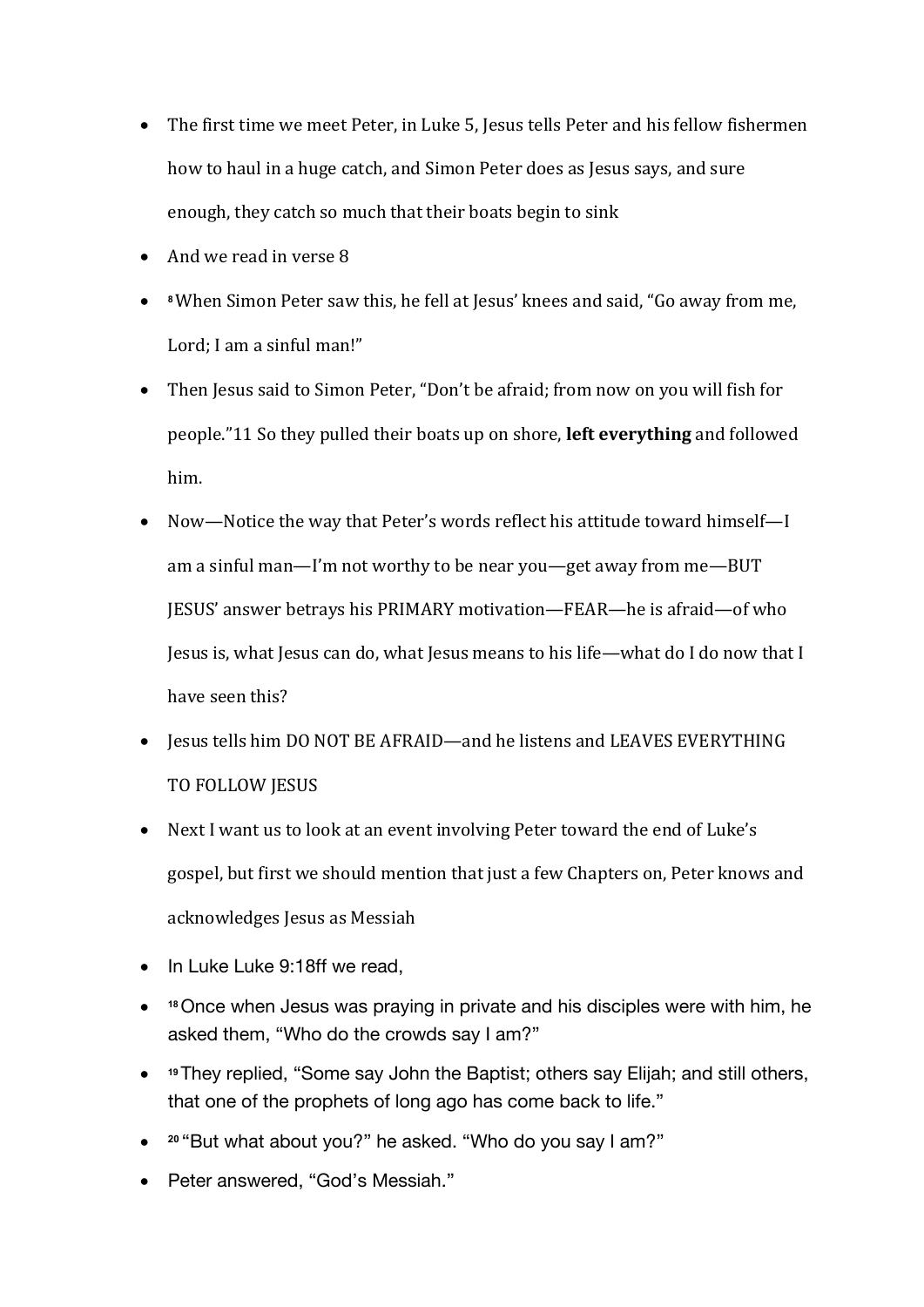- Why does Luke single Peter out here, I think he's intentionally letting us know, look, Peter **knows** exactly who Jesus is (even if he doesn't quite understand all that that entails) and acknowledges it to Jesus' face—but later, in Chapter 22, when the crucifixion is taking place, denies him anyway,
- not because he is unsure, not because he is undecided or uncertain that Jesus is Messiah—he knows, and yet in Chapter 22 of Luke's gospel we read
- <sup>56</sup> Then a servant girl, seeing him as he sat in the light and looking closely at him, said, "This man also was with him." <sup>57</sup> But he denied it, saying, "Woman, I do not know him." <sup>58</sup> And a little later someone else saw him and said, "You also are one of them." But Peter said, "Man, I am not." <sup>59</sup> And after an interval of about an hour still another insisted, saying, "Certainly this man also was with him, for he too is a Galilean." <sup>60</sup> But Peter said, "Man, I do not know what you are talking about." And immediately, while he was still speaking, the rooster crowed.
- Let me stress this—Here we see the depth of Peter's denial-- he denies that he was WITH IESUS, the person, then he denies he is ONE OF HIS FOLLOWERS, the group, then he even denies that he's from Galilee, the PLACE associated with Jesus and his followers )
- Why? Well, the simplest answer is To save his own skin-- because he is fearful of his accusers—Now catch this--he couldn't even stand up to a servant girl in the Gospel of Luke
- But here in Acts, after Pentecost, when he is filled with the Spirit-- now to those who accuse and mock— he stands up and raises his voice and says LISTEN UP, you need to hear this! And he proclaims that Jesus is the Messiah and tells the good news of the Gospel even in the face of those who mock and accuse—
- What might this say to us today?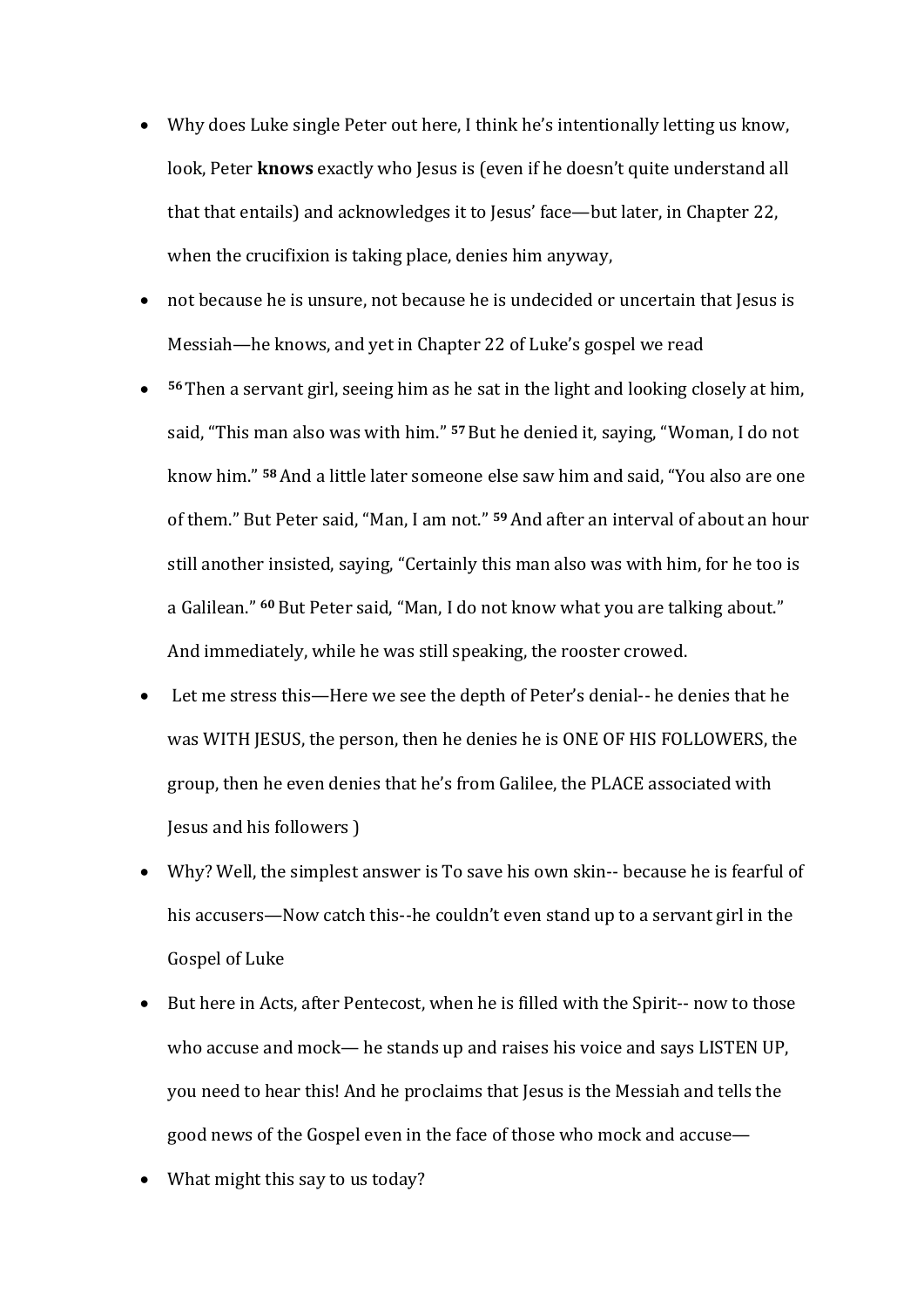- Are we today afraid of those who might mock us? Those who would accuse us of acting improperly? Of being associated with the followers of Jesus?
- The Holy Spirit is fully able to change an attitude of fear into an attitude of boldness, to transform those who would cower and hide into those stand up and raise their voices, who proclaim with prophetic zeal the good news of the gospel to a lost and a broken world—and that same Spirit that changes Peter's attitude can change ours—that same Spirit can fill the Church in a post-Christian age with that same power that changed the pre-Christian world—but only if we let it, only if we are open to it, only if we say "Here I am, Lord, change my attitude"
- But the Holy Spirit doesn't just change Peter's attitude--the way Peter feels, the way he sees himself and others, doesn't just change his perspective
- $\bullet$  The Holy Spirit changes Peter's
- Aptitude—
- Now let's recall what's going on here—Peter's speech is in response to those who are mocking and accusing the Apostles of being drunk—why, because they are telling of God's deeds of power to these Jews from all over the world, and they're speaking the native languages of the hearers—how are they doing this?
- We find the answer in Acts 2: verse 4
- All of them were filled with the Holy Spirit and began to speak in other languages, as the Spirit gave them ability.
- As the Spirit GAVE THEM ABILITY---NOT as the Spirit USED their talents, not as the Spirit ENHANCED their capabilities, not as the Spirit COOPERATED with their skills and talents, NO—as the SPIRIT GAVE THEM ABILITY.
- And so we see Peter, standing up, raising his voice—he delivers this stirring sermon to devout Jews from all over the world—proclaiming the place of Jesus in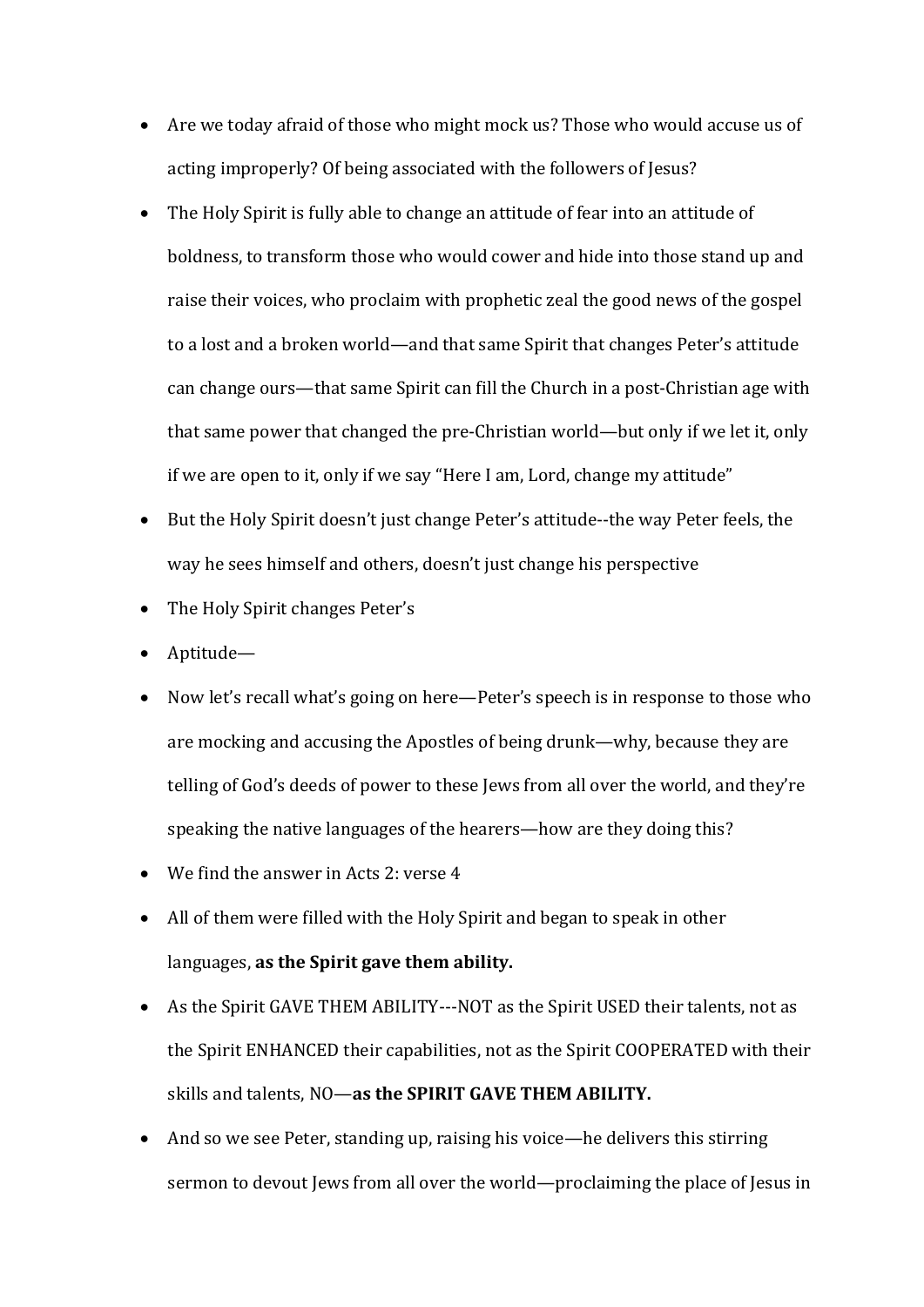the history of the Hebrew people—in the line of David, foretold by Joel's prophecy—specifically to those who are mocking and disbelieving---Israelite to Israelites, but not cowering and denying now—

- Peter is not trained in the Law like Paul (who we will meet later on in Acts)—he is an unknown fisherman with no theological training and yet he is able to deliver this convincing and convicting sermon to devout Jews from all over the world—the kinds of Jews who would have been able and willing to make the pilgrimage to Jerusalem
- And so we find that Peter, a poor unknown fisherman becomes the leader of the Early church, the one whose sermons serve as the source for the gospel of Mark. the original gospel—Peter should not have the ability, the APTITUDE, to fill that role, but he does
- And How often do we lament, I am not able to—if only I had the ability to—to teach, to preach, to encourage, to give, to build up, to feed, to heal, to visit, to protest unrighteousness, to work against injustice, to work for justice, to house the homeless, to rescue the perishing—but do you know the only ability you need to have is availability? You don't have to be ABLE—you just have to be available—the Holy Spirit can give you the ability to do anything God calls you to do—and if God calls you to it, the Holy Spirit will equip you for it
- The Holy Spirit changes our APTITUDE
- And finally, the Holy Spirit changes Peter's
- Altitude
- Now you might think that what I'm going to say is that the Holy Spirit lifts Peter, and anyone else, from their lowly station and elevates them to a higher place
- And ves, I do want to suggest that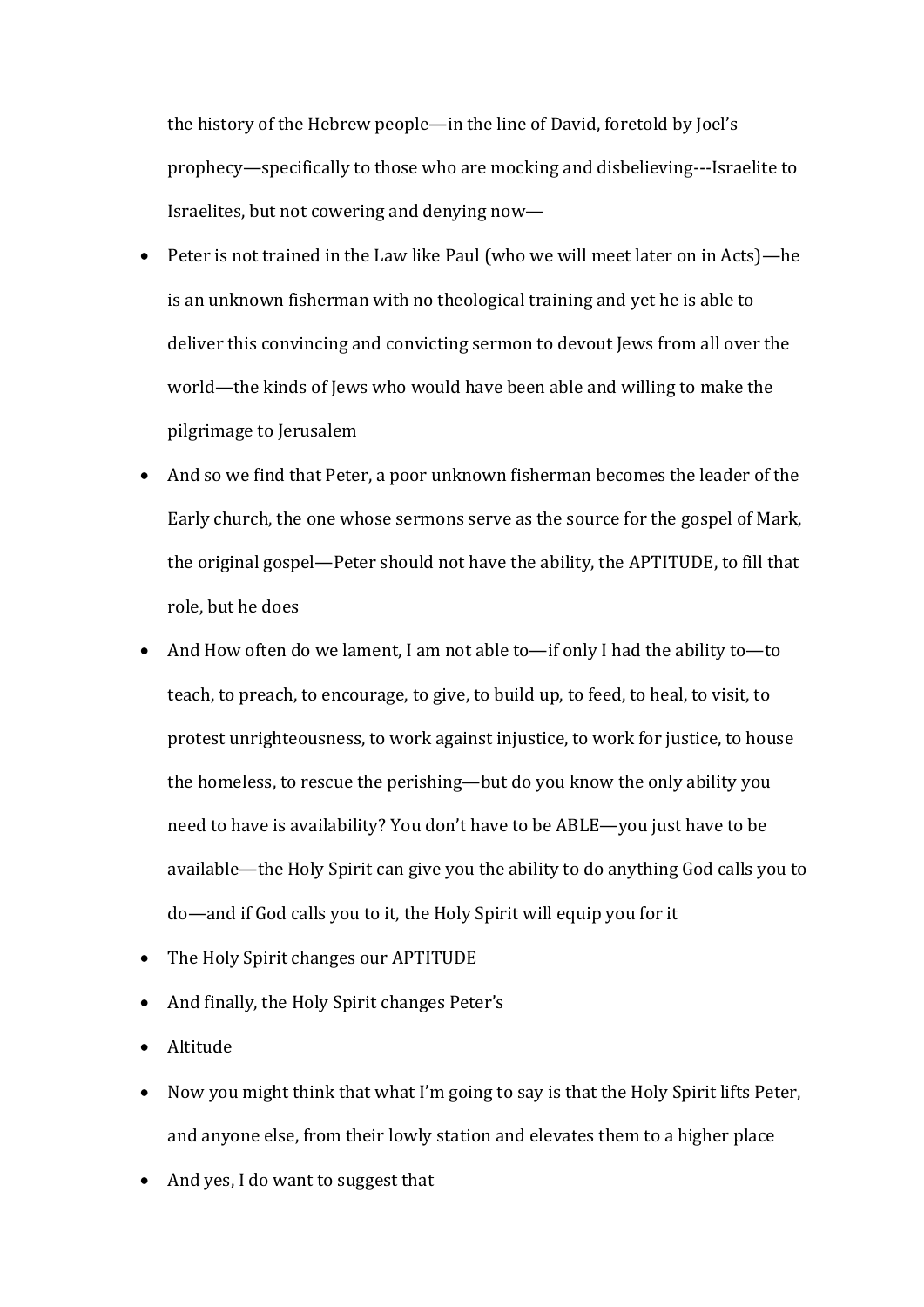- Peter, who considers himself a lowly sinner at the beginning of Luke's gospel, is elevated to disciple, who recognizes Jesus as Messiah,
- And Peter, who finds himself at his lowest point when he denies the Lord 3 times, is empowered by the Spirit who descends to where Peter is and enables him to rise—to stand up here at Pentecost, RAISING his voice
- But the Holy Spirit doesn't just change Peters elevation by lifting him higher, it also calls him to descend, to enter into the depths
- It is the Holy Spirit that empowers Peter to rise to be recognized as the leader of the Christian Church—some call him the first Pope—but also drives him to be arrested and imprisoned
- It is the Holy Spirit that enables Peter to become the great preacher whose narratives about Jesus become the original gospel, the gospel of Mark, but it is also the Holy Spirit that leads Peter to martyrdom, as he is crucified upside-down by the Romans
- And if popular culture is to be believed it is St Peter who now stands at the Pearly Gates of Heaven
- The Holy Spirit changes Peter's altitude
- This is the recurring theme that we see in the gospels and the lives of the Apostles—the idea that one is lifted up to be poured out---this is what happens to Jesus—who being God, descends into humanity, is lifted up on the cross, descending into death, lifted up in the resurrection, lifted up into heaven, who then pours his spirit out, raining down upon the disciples, to Peter, who is raised up and pours out the gospel here to the crowd in Jerusalem, who is elevated to the position of head of the church, and crucified upside-down, to rise in glory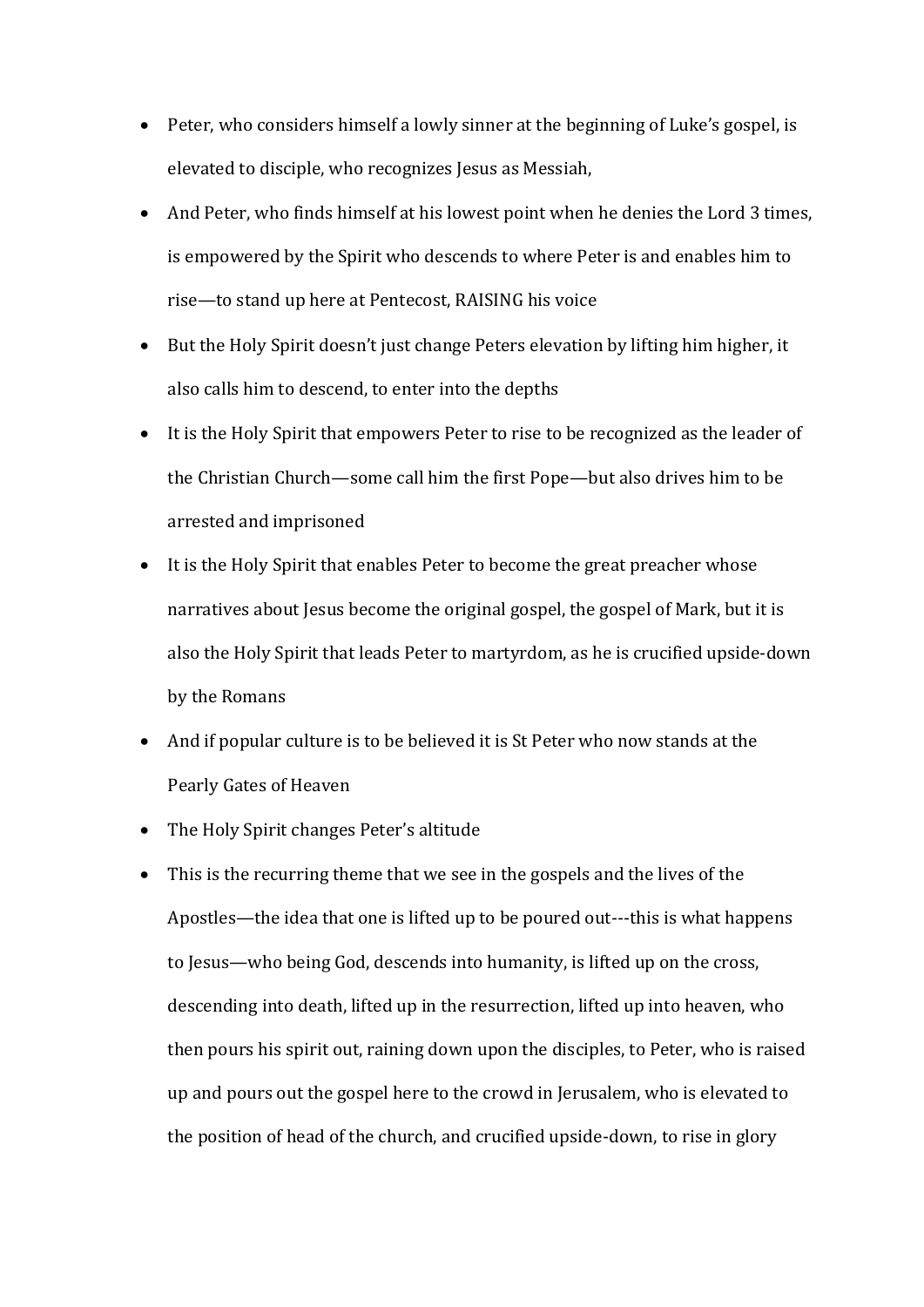- And today, too, the church and the people who make it are lifted up to be poured out
- If you are in the pit, the Holy Spirit will lift you out of the miry clay and put your feet on the rock (as Psalm 40 declares)—but if you are on the mountaintop, if you are blessed with an abundance of resources, or even if you're blessed with very few resources, the Holy Spirit calls you to go to the broken, to the one in the pit, and to pull them out—you are blessed to be a blessing, not to store up your treasures on earth
- You see, the Holy Spirit comforts the afflicted, but also afflicts the comfortable, challenging them to move out of their comfort zones, to pour out their blessings upon others, upon the last, the least and the lost, sure in the knowledge that God provides abundantly and unceasingly all that we need, even more than we could ask or imagine—we are raised up to be poured out *unceasingly*
- The Holy Spirit will never drive us to say "I got mine—I got my salvation and my blessings-- and the rest of the world can go to hell as far as I'm concerned"—No, we are not called to stay on the mountaintop--no we are called to descend upon the very gates of Hell itself, to set the captive free—as Jesus said to Peter, upon this rock I will build my church and the gates of Hell shall not prevail against it and what do gates do? They keep people in or out, and if the gates of Hell will not prevail against the church that tells us we're to be tearing those gates down, flinging them open, emptying Hell and populating the Kingdom of God
- The Holy Spirit changes our Altitude
- Now you may be thinking this morning...
- I could use a change in my attitude, I am much too controlled by fear or anxiety or worry or guilt or uncertainty or despair-